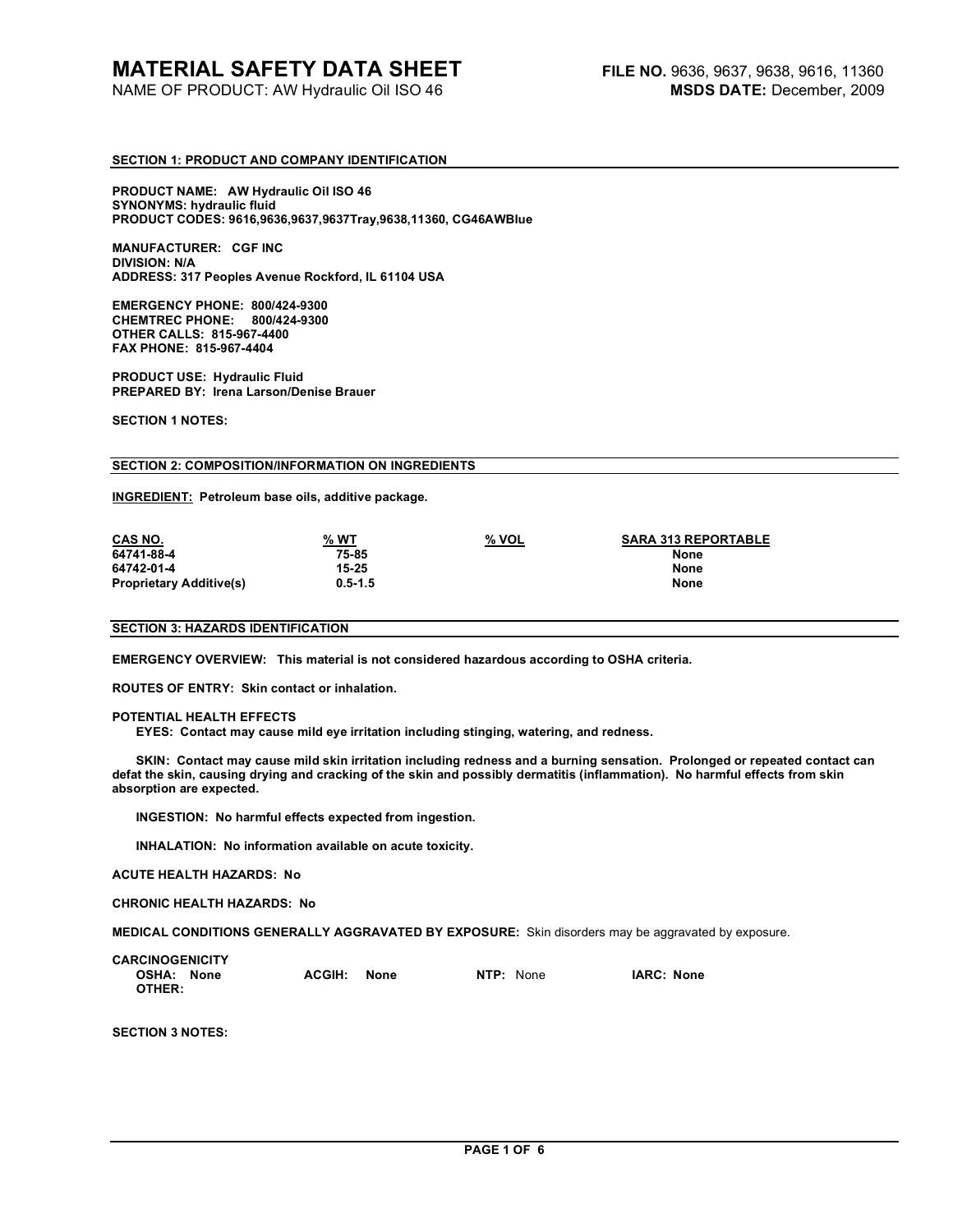# **SECTION 4: FIRST AID MEASURES**

**EYES: If irritation or redness develops, flush eyes with clean water. If symptoms persist, seek medical attention.** 

**SKIN: Remove contaminated shoes and clothing and cleanse affected area(s) thoroughly by washing with a mild soap and water or a waterless hand cleaner. If irritation persists, seek medical attention.** 

**INGESTION: First aid is not normally required; however, if swallowed and symptoms develop, seek medical attention.** 

**INHALATION: If respiratory symptoms develop, move victim away from source of exposure and into fresh air. If symptoms persist, seek medical attention.** 

**NOTES TO PHYSICIANS OR FIRST AID PROVIDERS: High-pressure hydrocarbon injection injuries may produce substantial necrosis of underlying tissue despite an innocuous appearing wound. Often these injuries require emergency surgical debridement and all injuries should be evaluated by a specialist in order to assess the extent of injury.** 

**Acute aspirations of large amounts of mineral oil-laden material may produce serious aspiration pneumonia. Patients who aspirate these oils should be followed for the development of long-term sequelae. Inhalation exposure to oil mists below current workplace exposure limits is unlikely to cause pulmonary abnormalities.** 

# **SECTION 4 NOTES:**

## **SECTION 5: FIRE-FIGHTING MEASURES**

**EXTINGUISHING MEDIA:** Dry chemical, carbon dioxide, foam, or water spray is recommended.

#### **SPECIAL FIRE FIGHTING PROCEDURES:**

Water or foam may cause frothing of materials heated above 212 F. Carbon dioxide can displace oxygen. Use caution when applying dioxide in confined spaces.

**SPECIAL PROTECTIVE EQUIPMENT:** For fires in enclosed areas, fire fighters muct use self-contained breathing apparatus.

**UNUSUAL FIRE AND EXPLOSION HAZARDS:** This material may burn, but will not ignite readily. If container is not properly cooled, it can rupture in the heat of fire.

**HAZARDOUS DECOMPOSITION PRODUCTS:** No data

**Flash Point: C(F) : >210(410) (ASTM D-92) Flammable Limits (approx. % vol. in air)- LEL: 0.9%, UEL: 7.0% NFPA HAZARD ID: Health: 1, Flammability: 1, Reactivity: 0** 

# **SECTION 6: ACCIDENTAL RELEASE MEASURES**

# **ACCIDENTAL RELEASE MEASURES:**

#### **Personal Precautions:**

This material may burn, but will not ignite readily. Keep all sources of ignition away from spill/release. The use of explosion-proof electrical equipment is recommended. Stay upwind and away from spill/release. Notify persons downwind of the

spill/release, isolate immediate hazard area and keep unauthorized personnel out. Wear appropriate protective equipment, including respiratory protection, as conditions warrant.

**Environmental Precautions:** Stop spill/release if it can be done with minimal risk. Prevent spilled material from entering sewers, storm drains, other unauthorized drainage systems, and natural waterways. Contact appropriate agency for spills into or upon navigable waters that cause a sheen or discoloration on the water surface.

#### **Methods for Containment and Clean Up:**

Notify fire authorities and appropriate regulatory authorities. Immediate cleanup of any spill is recommended. Dike far ahead of spill for later recovery or disposal. Spilled material may be absorbed into an appropriate absorbent material.

# **SECTION 7: HANDLING AND STORAGE**

#### **HANDLING AND STORAGE:**

Wash thoroughly after handling. Use good personal hygiene practices and wear appropriate personal protective equipment. High pressure injection of hydrocarbon fuels, hydraulic oils or greases under the skin may have serious consequences even though no symptoms or injury may be apparent. This can happen accidentally when using high pressure equipment such as high pressure grease guns, fuel injection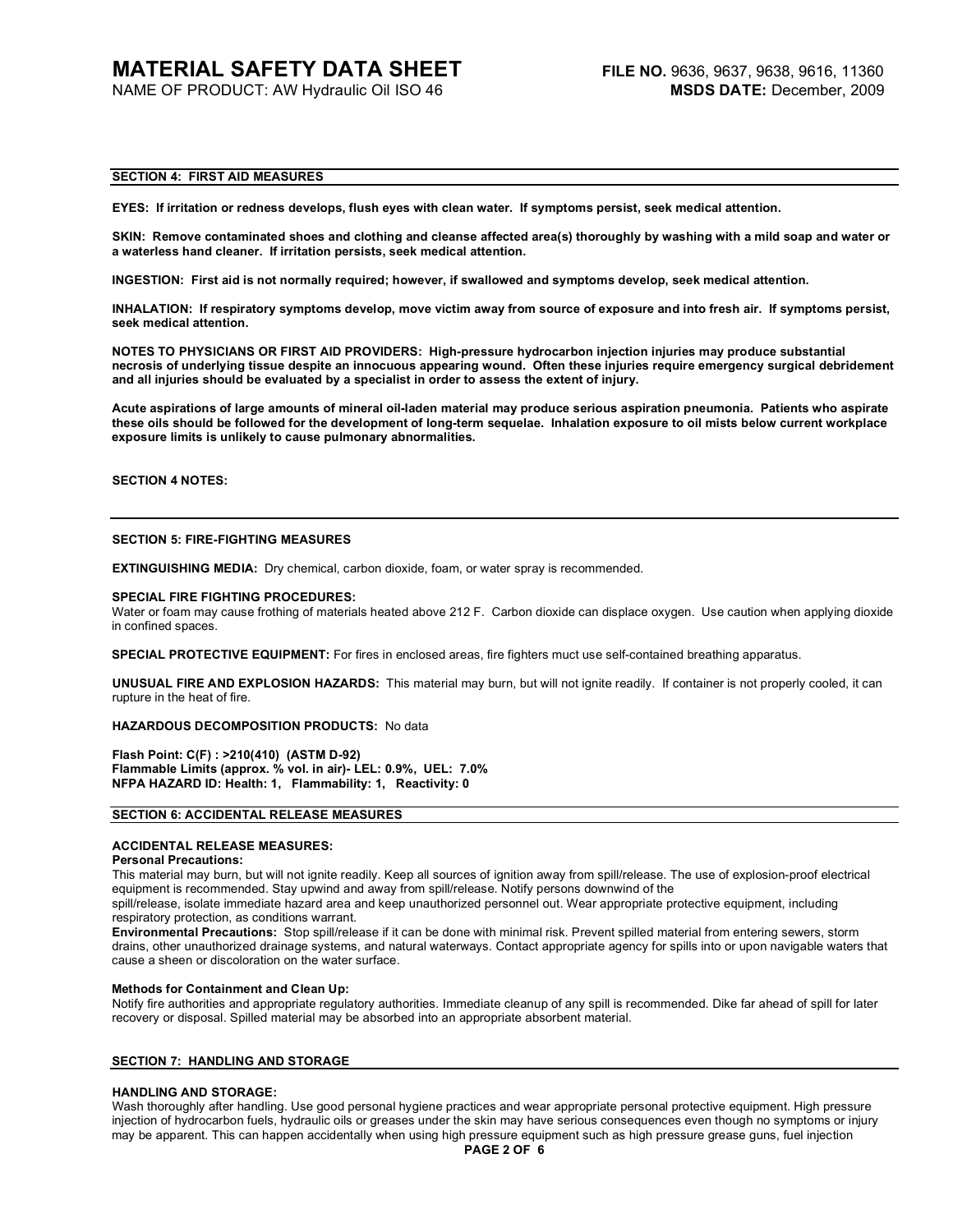# **MATERIAL SAFETY DATA SHEET**

NAME OF PRODUCT: AW Hydraulic Oil ISO 46

apparatus or from pinhole leaks in tubing of high pressure hydraulic oil equipment. Do not enter confined spaces such as tanks or pits without following proper entry procedures. Do not wear contaminated clothing or shoes. "Empty" containers retain residue and may be dangerous. Do not pressurize, cut, weld, braze, solder, drill, grind, or expose such containers to heat, flame, sparks, or other sources of ignition. They may explode and cause injury or death. "Empty" drums should be completely drained, properly bunged, and promptly shipped to the supplier or a drum reconditioner. All containers should be disposed of in an environmentally safe manner and in accordance with governmental regulations. Use and store this material in cool, dry, well-ventilated areas away from heat and all sources of ignition. Keep container(s) tightly closed. Store only in approved containers. Keep away from any incompatible material. Protect container(s) against physical damage.

# **SECTION 8: EXPOSURE CONTROLS/PERSONAL PROTECTION**

| Componet<br>Lubricant Base Oil-Petroleum | <b>ACGIH</b><br>TWA: $5 \text{mq/m}^3$<br>STEL: 10ma/m <sup>3</sup> | <b>OSHA</b><br>TWA: $5$ ma/m <sup>3</sup><br>as Oil mist, if generated |
|------------------------------------------|---------------------------------------------------------------------|------------------------------------------------------------------------|
|                                          | As oil mist, if generated                                           |                                                                        |

**ENGINEERING CONTROLS:** If current ventilation practices are not adequate to maintain airborne concentrations below the established exposure limits, additional engineering controls may be required.

**RESPIRATORY PROTECTION:** Where there is potential for airborne exposure above the exposure limit a NIOSH certified air purifying respirator equipped with R or P95 filters may be used. A respiratory protection program that meets or is equivalent to OSHA 29 CFR 1910.134 and ANSI Z88.2 should be followed whenever workplace conditions warrant a respirator's use. Air purifying respirators provide limited protection and cannot be used in atmospheres that exceed the maximum use concentration (MUC) as directed by regulation or the manufacturer's instructions, in oxygen deficient (less than 19.5 percent oxygen) situations, or other conditions that are immediately dangerous to life and health (IDLH).

**EYE PROTECTION:** The use of eve protection that meets or exceeds ANSI Z.87.1 is recommended to protect against potential eve contact. irritation, or injury. Depending on conditions of use, a face shield may be necessary.

**SKIN PROTECTION:** The use of gloves impervious to the specific material handled is advised to prevent skin contact. Users should check with manufacturers to confirm the performance of their products. Suggested protective materials: Nitrile

**SECTION 8 NOTES: State, local or other agencies or advisory groups may have established more stringent limits. Consult an industrial hygienist or similar professional, or your local agencies, for further information.** 

# **SECTION 9: PHYSICAL AND CHEMICAL PROPERTIES**

**APPEARANCE: Clear Blue Liquid** 

**ODOR: mild petroleum** 

**PHYSICAL STATE: Liquid** 

**pH AS SUPPLIED: Not applicable pH (Other): BOILING POINT: No data F: >600 C: >316** 

**FLASH POINT: F: >410 C: >210 METHOD USED: (ASTM D-92) AUTOIGNITION TEMPERATURE:** 

 **F: 671 C: 355 MELTING POINT: No data F: C: FREEZING POINT: No data F:**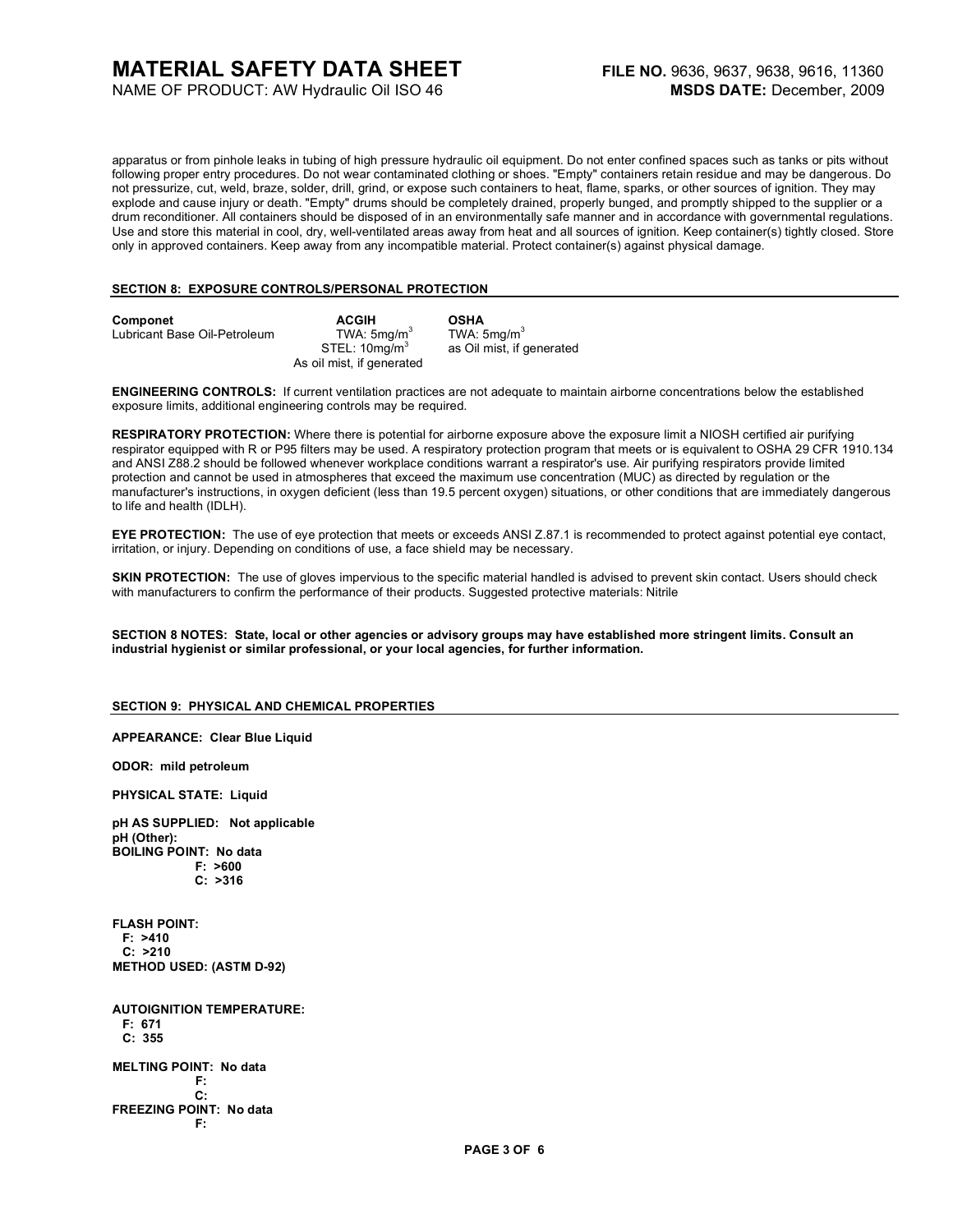# **MATERIAL SAFETY DATA SHEET**

NAME OF PRODUCT: AW Hydraulic Oil ISO 46

 **C: VAPOR PRESSURE (mmHg): <1 @ 20 C :< 0.1 VAPOR DENSITY (AIR = 1): >2 @ F: 68 C: 20 SPECIFIC GRAVITY (H2O = 1): 0.87 @ F: 60 C: 15.6 EVAPORATION RATE: n/a BASIS (=1): SOLUBILITY IN WATER: not soluble PERCENT SOLIDS BY WEIGHT: n/a PERCENT VOLATILE: Negligible BY WT**/ **BY VOL @ F: 68 C: 20 VOLATILE ORGANIC COMPOUNDS (VOC): no data WITH WATER: LBS/GAL WITHOUT WATER: MOLECULAR WEIGHT: no data VISCOSITY: 200-300 SUS @ 100 Degree F @ 40 C cST 47.25** 

**SECTION 9 NOTES: Data represents typical values and are not intended to be specifications.** 

### **SECTION 10: STABILITY AND REACTIVITY**

**STABLE UNSTABLE**

**STABILITY: YES** 

**CONDITIONS TO AVOID (STABILITY): Avoid excessive heat, formations of vapors or mists.** 

**INCOMPATIBILITY (MATERIAL TO AVOID): Strong oxidizing agents** 

**HAZARDOUS DECOMPOSITION OR BY-PRODUCTS: None under normal storage.** 

**HAZARDOUS POLYMERIZATION: No** 

**CONDITIONS TO AVOID (POLYMERIZATION): n/a** 

**SECTION 10 NOTES:** 

# **SECTION 11: TOXICOLOGICAL INFORMATION**

#### **TOXICOLOGICAL INFORMATION:**

*Carcinogenicity:* The petroleum base oils contained in this product have been highly refined by a variety of processes including solvent extraction, hydrotreating, and/or dewaxing to remove aromatics and improve performance characteristics. No components in this formulation have been identified as a carcinogen.

**Component Component Component Component Component Component Component Component Component Component Component Component Component Component Component Component Component Component Component Component Component Component C** Lubricant Base Oil  $>5g/kg$   $>2g/kg$  No data

**PAGE 4 OF 6**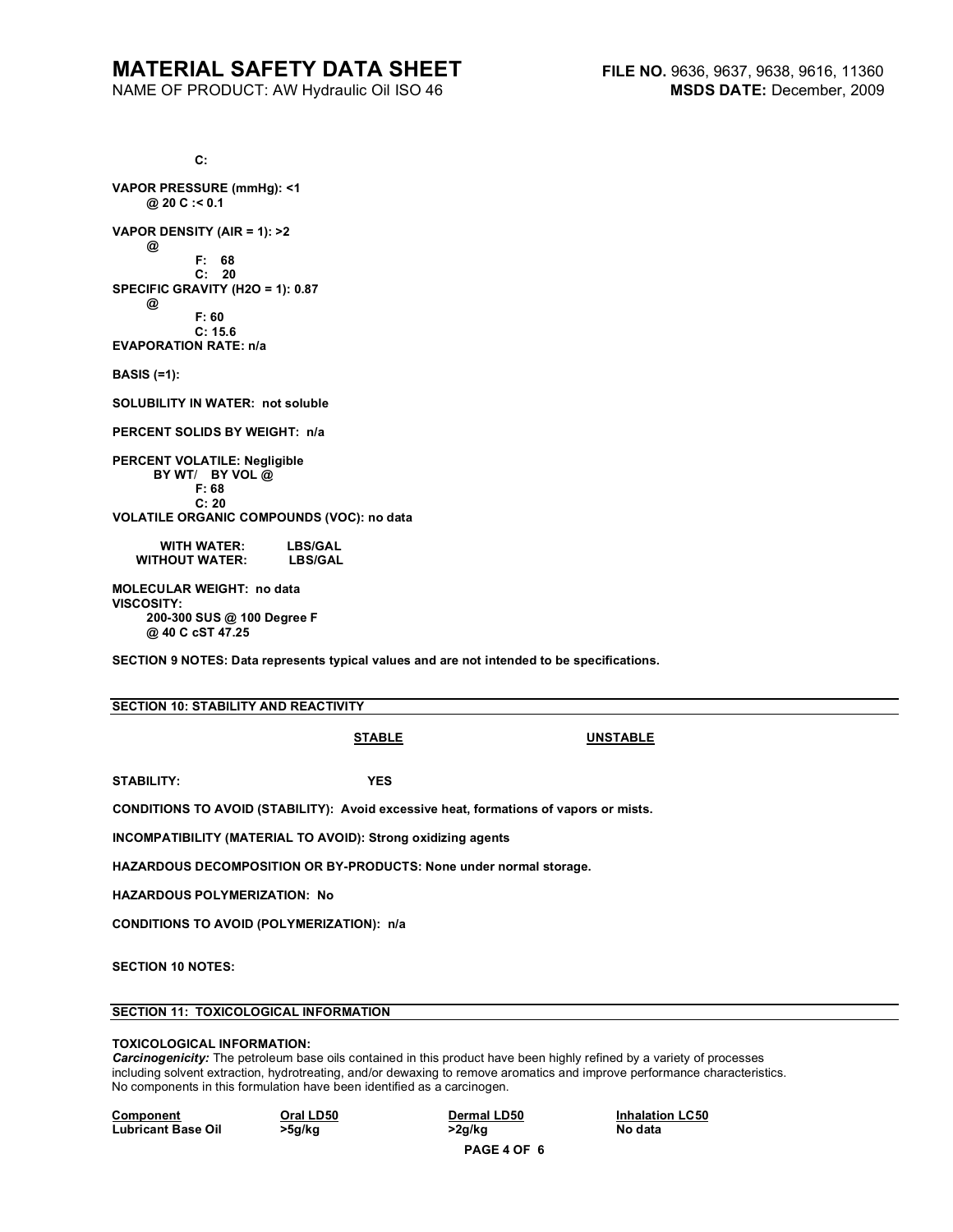**SECTION 11 NOTES:** 

# **SECTION 12: ECOLOGICAL INFORMATION**

**ECOLOGICAL INFORMATION:** Ecotoxicological data have not been determined specifically for this product. Information given is based on knowledge of the components and the ecotoxicology of similar products.

**Acute Toxicity:** Poorly soluble mixture. May cause physical fouling of aquatic organisms. Expected to be practically non toxic: LL/EL/IL50 > 100 mg/l (to aquatic organisms) (LL/EL50 expressed as the nominal amount of product required to prepare aqueous test extract). Mineral oil is not expected to cause any chronic effects to aquatic organisms at concentrations less than 1 mg/l.

**Mobility:** Liquid under most environmental conditions. Floats on water. If it enters soil, it will adsorb to soil particles and will not be mobile. **Persistence/degradability:** Expected to be not readily biodegradable. Major constituents are expected to be inherently biodegradable, but the product contains components that may persist in the environment.

**Bioaccumulation** : Contains components with the potential to bioaccumulate.

**Other Adverse Effects:** Product is a mixture of non-volatile components, which are not expected to be released to air in any significant quantities. Not expected to have ozone depletion potential, photochemical ozone creation potential or global warming potential

**SECTION 12 NOTES:** 

# **SECTION 13: DISPOSAL CONSIDERATIONS**

#### **WASTE DISPOSAL METHOD:**

**Material Disposal:** Recover or recycle if possible. It is the responsibility of the waste generator to determine the toxicity and physical properties of the material generated to determine the proper waste classification and disposal methods in compliance with applicable regulations. Do not dispose into the environment, in drains or in water courses.

**Container Disposal:** Dispose in accordance with prevailing regulations, preferably to a recognized collector or contractor. The competence of the collector or contractor should be established beforehand.

**Local Legislation:** Disposal should be in accordance with applicable regional, national, and local laws and regulations.

### **SECTION 14: TRANSPORT INFORMATION**

- **U.S. DEPARTMENT OF TRANSPORTATION: Not regulated PROPER SHIPPING NAME: HAZARD CLASS: ID NUMBER: PACKING GROUP: LABEL STATEMENT:**
- **WATER TRANSPORTATION: Not regulated PROPER SHIPPING NAME: HAZARD CLASS: ID NUMBER: PACKING GROUP: LABEL STATEMENTS:**

**AIR TRANSPORTATION: Not regulated PROPER SHIPPING NAME: HAZARD CLASS: ID NUMBER: PACKING GROUP: LABEL STATEMENTS:** 

**OTHER AGENCIES:** 

**SECTION 14 NOTES:** 

# **SECTION 15: REGULATORY INFORMATION**

**U.S. FEDERAL REGULATIONS**